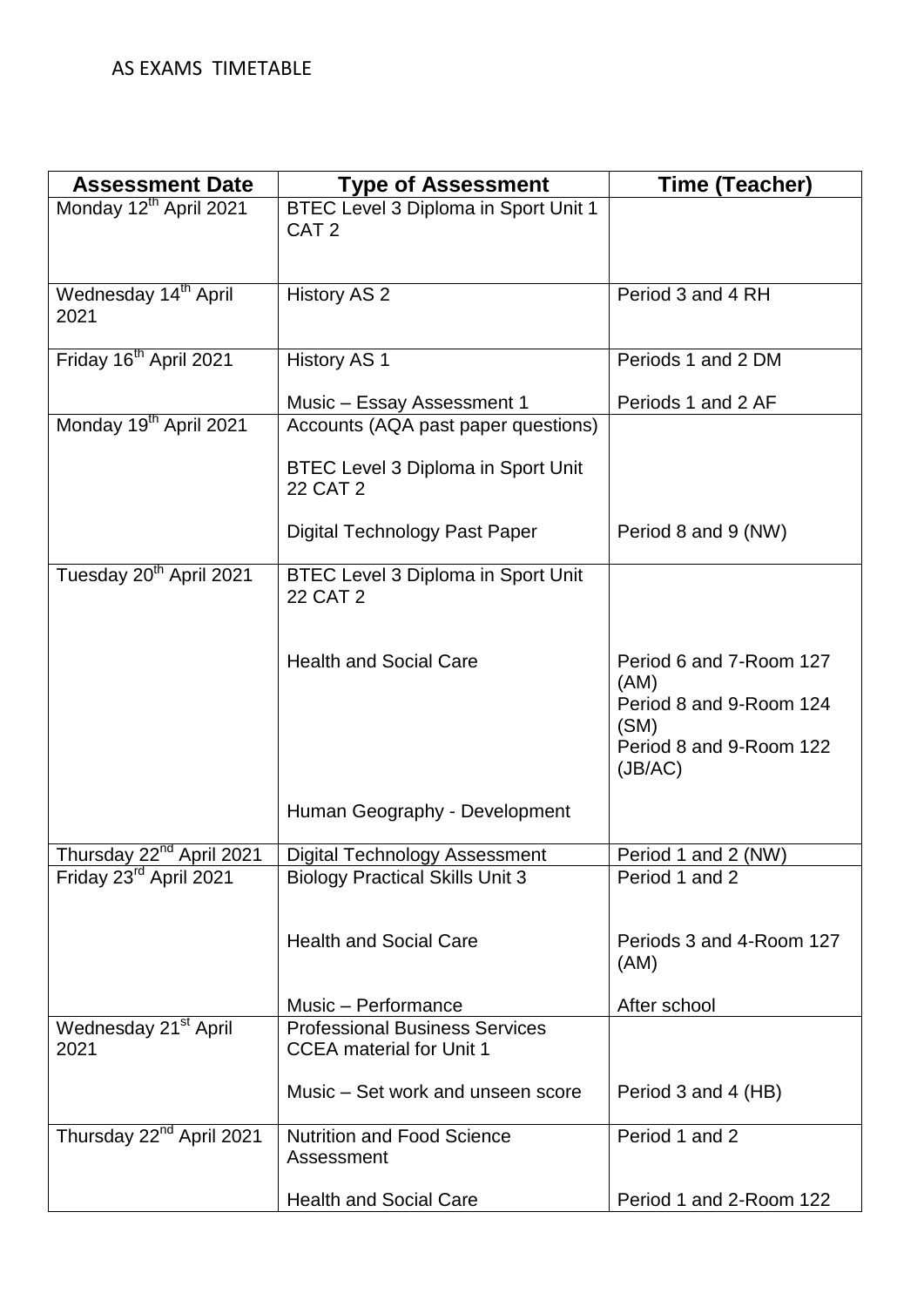|                                      | Physical Geography - Weather and                     | (JB)                                                                                             |
|--------------------------------------|------------------------------------------------------|--------------------------------------------------------------------------------------------------|
|                                      | Climate                                              |                                                                                                  |
| Friday 23rd April 2021               | <b>Biology Unit 3 Practical Skills</b>               | Period 1 and 2                                                                                   |
| Monday 26 <sup>th</sup> April 2021   | Maths CAT 2                                          | (CW)                                                                                             |
|                                      | <b>Chemistry CCEA Past Paper</b>                     | Period 3, 4 and 5                                                                                |
| Tuesday 27 <sup>th</sup> April 2021  | <b>Health and Social Care</b>                        | Period 8 and 9-Room 127<br>(AM)<br>Period 8 and 9-Room 122<br>(JB/AC)<br>Period 8 and 9-Room 124 |
| Tuesday 27 <sup>th</sup> April 2021  | <b>Health and Social Care</b>                        | (SM)                                                                                             |
|                                      | Human Geography - Settlement                         |                                                                                                  |
| Thursday 29 <sup>th</sup> April 2021 | <b>Biology Unit1 Molecules and Cells</b>             | Period 8 and 9 (JB)                                                                              |
|                                      | Physical Geography - Fluvial<br>Environment          |                                                                                                  |
|                                      | Music – Composition                                  | Period 8 and 9 (CS)                                                                              |
| Friday 30 <sup>th</sup> April 2021   | <b>Professional Business Services Unit 3</b>         |                                                                                                  |
|                                      | Digital Technology - Past Paper                      | Period 3 and 4 (LN)                                                                              |
|                                      | Music- Essay Assessment 2                            | Periods 1 and 2 (AF)                                                                             |
| Tuesday 4 <sup>th</sup> May 2021     | Maths CAT 2                                          | (DK)                                                                                             |
|                                      | Human Geography - Population                         |                                                                                                  |
| Wednesday 5 <sup>th</sup> May 2021   | Maths CAT 2                                          | (IT)                                                                                             |
|                                      |                                                      |                                                                                                  |
|                                      | <b>Chemistry Unit 3 CCEA Assessment</b>              | Period 6 and 7                                                                                   |
|                                      | Life and Health Science Unit 1                       |                                                                                                  |
|                                      | Music - Set work                                     | Period 3 and 4 (HB)                                                                              |
| Thursday 6 <sup>th</sup> May 2021    | <b>Biology Unit 1 CCEA Assessment</b>                | Period 8 and 9                                                                                   |
|                                      | BTEC Level 3 Diploma in Sport Unit 2<br>CAT 3 (Q4-6) |                                                                                                  |